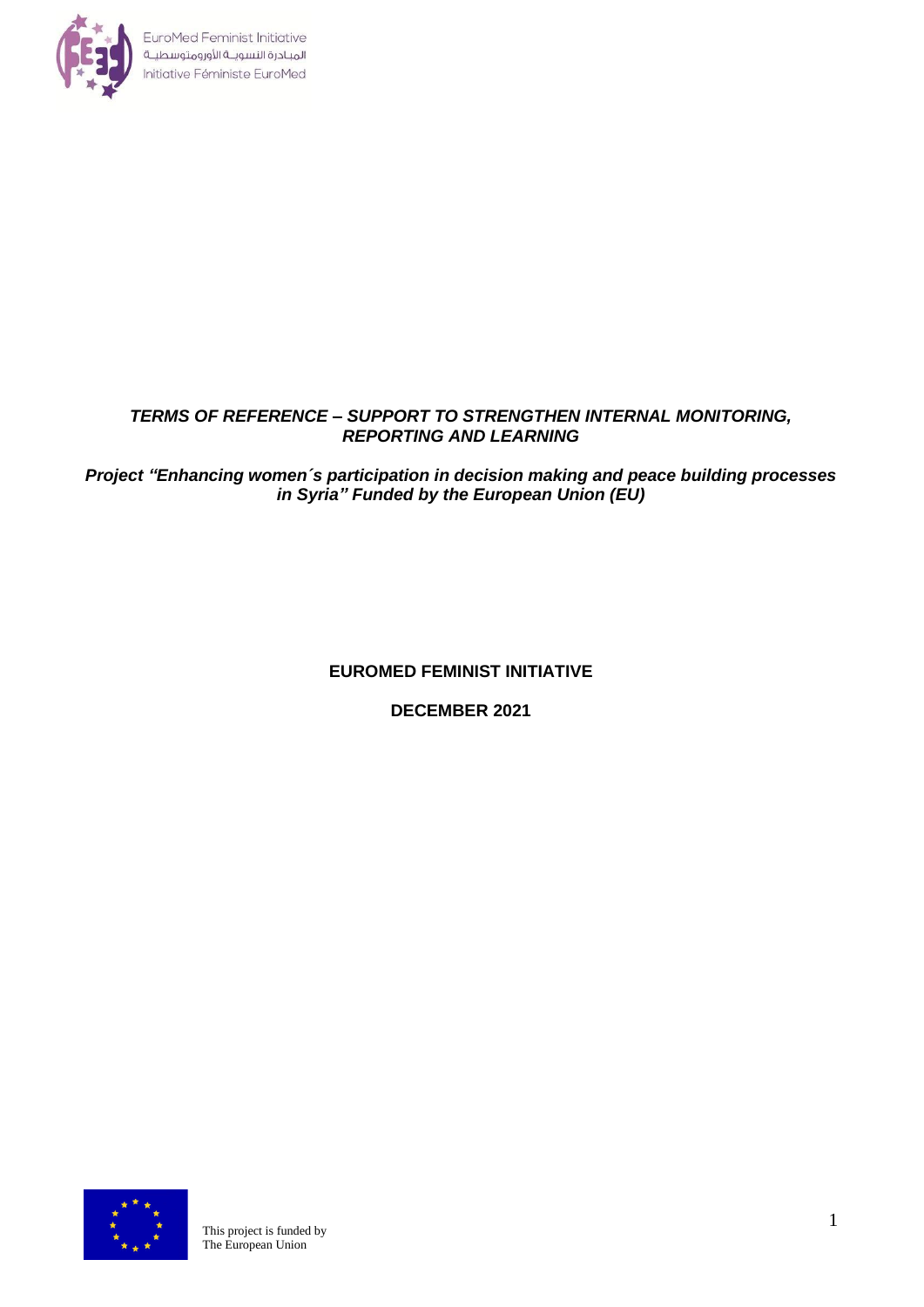

## **1. Background Information and Rationale**

## **1.1 Introduction**

EuroMed Feminist Initiative (EFI) is a policy network that provides expertise in the field of gender equality as inseparable from democracy building and citizenship, and advocates for political solutions to all conflicts, and for the right of people to self-determination. EFI's headquarter is in Paris and the regional MENA office is in Amman, Jordan with country offices in Amman and Beirut.

On October 1<sup>st</sup>, 2019, EFI in partnership with the Legal Action Worldwide (LAW) started implementing a 28-month project "Enhancing women´s participation in decision making and peace building processes in Syria", funded by the European Union (EU). The overall objective is to contribute to gender-sensitive and inclusive peace-building process in Syria through promoting women´s participation, equal access to power and women´s rights.

## **1.2 Overview of the Project**

The specific objectives of the project are:

- VAW and CRSV are better addressed and women's participation in decision making, peace and national reconciliation is promoted.
- Survivor-led accountability for gendered crimes committed in Syria is enabled.

The expected results/outputs of the project:

- WR CSOs and CBOs, have knowledge and skills on VAW and CRSV crimes and a common agenda is developed on VAW as a major barrier to women´s participation at all levels of decision making.
- A wider women's movement is unified behind VAW common agenda and UNSCR 1325, address VAW and advocate for women's participation.
- Victims and Survivors are empowered to pursue gendered justice and participate effectively in accountability processes

Main activities of the project:

- Capacity-building and tools to address VAW and CRSV for Syrian women and Syrian women lawyers.
- Raising awareness, pressure dialogue and networking.
- Empowering victims and survivors to participate effectively in Syrian-led and inclusive accountability strategies.

### **1.3 Intervention Background**

EFI has been supporting Syrian women rights and human rights organizations and activists for the last couple of decades involving both and activists who stand for and advocate for women´s participation in all decision- and peace-making processes for and in Syria and for gender equality as central to political transition. The present project builds on the discussions and outcomes of this work and the recommendations to enhance knowledge and skills on prevention and protection from violence against women (VAW) and Conflict related sexual violence (CRSV), as a major obstacle to women's participation in all decision-making processes related to the future of their country. During the networking meeting in 2016 organised by EFI with Syrian women's organisations and networks

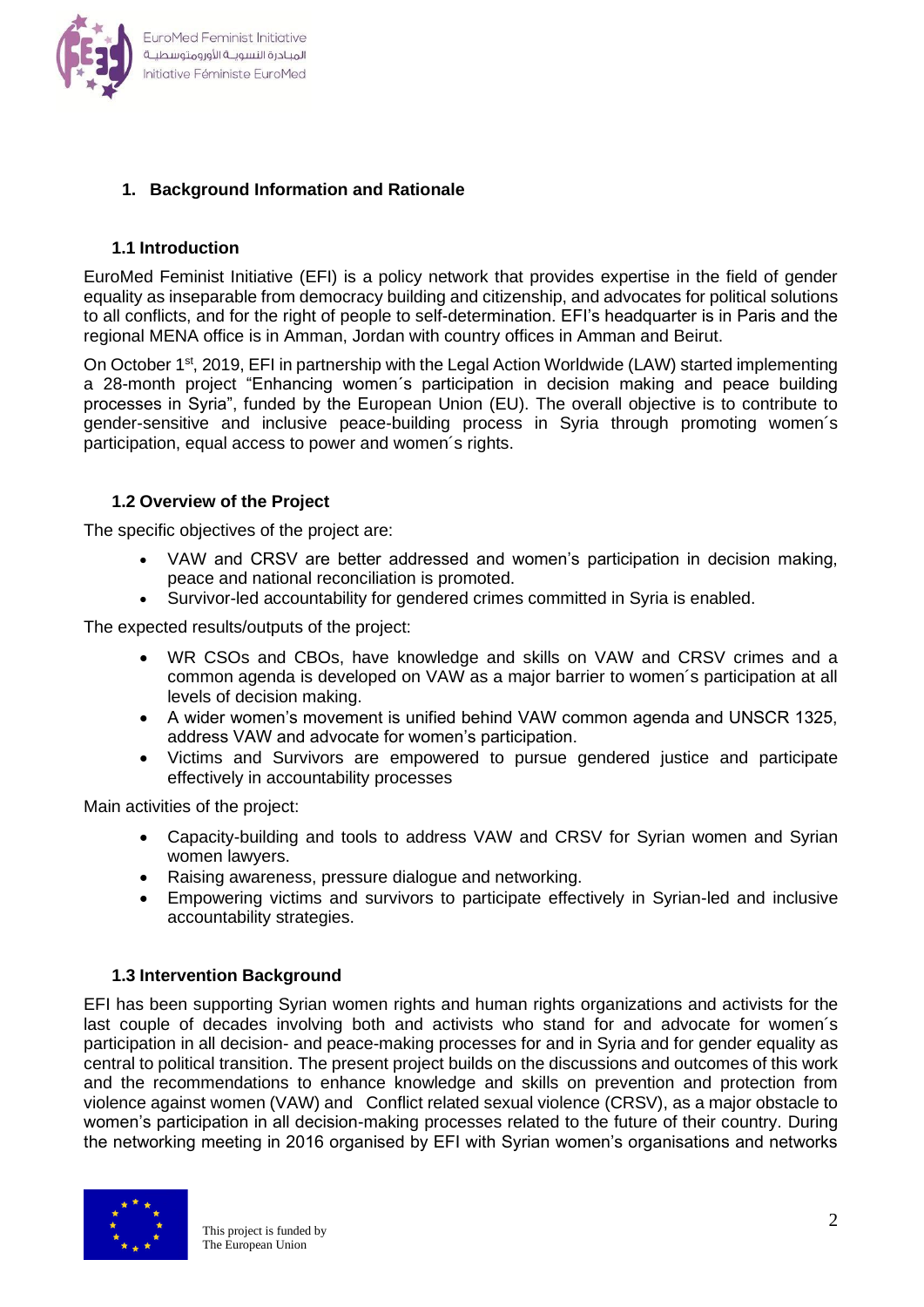

from different political, religious and ethnic backgrounds, participants agreed on communalities and mechanism of cooperation, despite the differences in terms of understanding of democracy and gender equality or/and strategies to reach there. A preference was given to having regular thematic discussions, in particular sexual and gender-based violence (SGBV).

Furthermore, Legal Action Worldwide (LAW) held a preliminary dialogue with Impartial and Independent Mechanism (IIIM) to assist in the Investigation and Prosecution of Persons Responsible for the Most Serious Crimes under International Law Committed in the Syrian Arab Republic since March 2011, on how the project can support the IIIM in achieving its mandate. Accordingly, LAW has aimed to transform survivor's access to justice, by integrating existing documentation efforts with a durable approach of placing survivors and female Syrian lawyers at the helm of a creative and coordinated accountability strategy and providing them with direct legal representation.

## **2. SCOPE, SPECIFIC OBJECTIVES AND USES OF THE SUPPORT TO STRENGTHEN INTERNAL MONITORING, REPORTING AND LEARNING**

## **2.1. Rationale**

EFI wishes to receive technical support to strengthen its internal monitoring, reporting and learning of its project "Enhancing women´s participation in decision making and peace building processes in Syria" in accordance with the general terms of agreement with the EU. The purpose is to improve the internal monitoring system, ensure a sound reporting based on lessons learned and good practices.

## **2.2. Scope of work**

It is expected that the consultant will provide technical support to strengthen the internal monitoring, reporting and learning of the project with the following expected deliverables:

- Monitoring tools are verified and finalised while all corresponding supporting documents are checked and properly filed
- The final report is completed including the measurement of outcome and output indicators and lessons learnt as per logical framework, as follows:

## **Overall Objective: Contribute to gender-sensitive and inclusive peace-building process in Syria**

- # of women on the negotiation table
- # of women in the constitution committee
- Level of inclusion of women's rights and gender equality in the political discussion for the future of Syria.
- Level of mainstreaming women's needs and priorities in the Humanitarian responses

### **Specific Objective 1: VAW and CRSV are better addressed and women's participation in decision making, peace and national reconciliation is promoted**

- # of WR and HR activists, lawyers and legal experts, local community members and gender experts involved in developing the common agenda
- # of CS actors, lawyers, legal experts, WR CSOs and CBOs with knowledge and skills to address VAW and CRSV and women's political participation
- # of decision makers supporting the common agenda

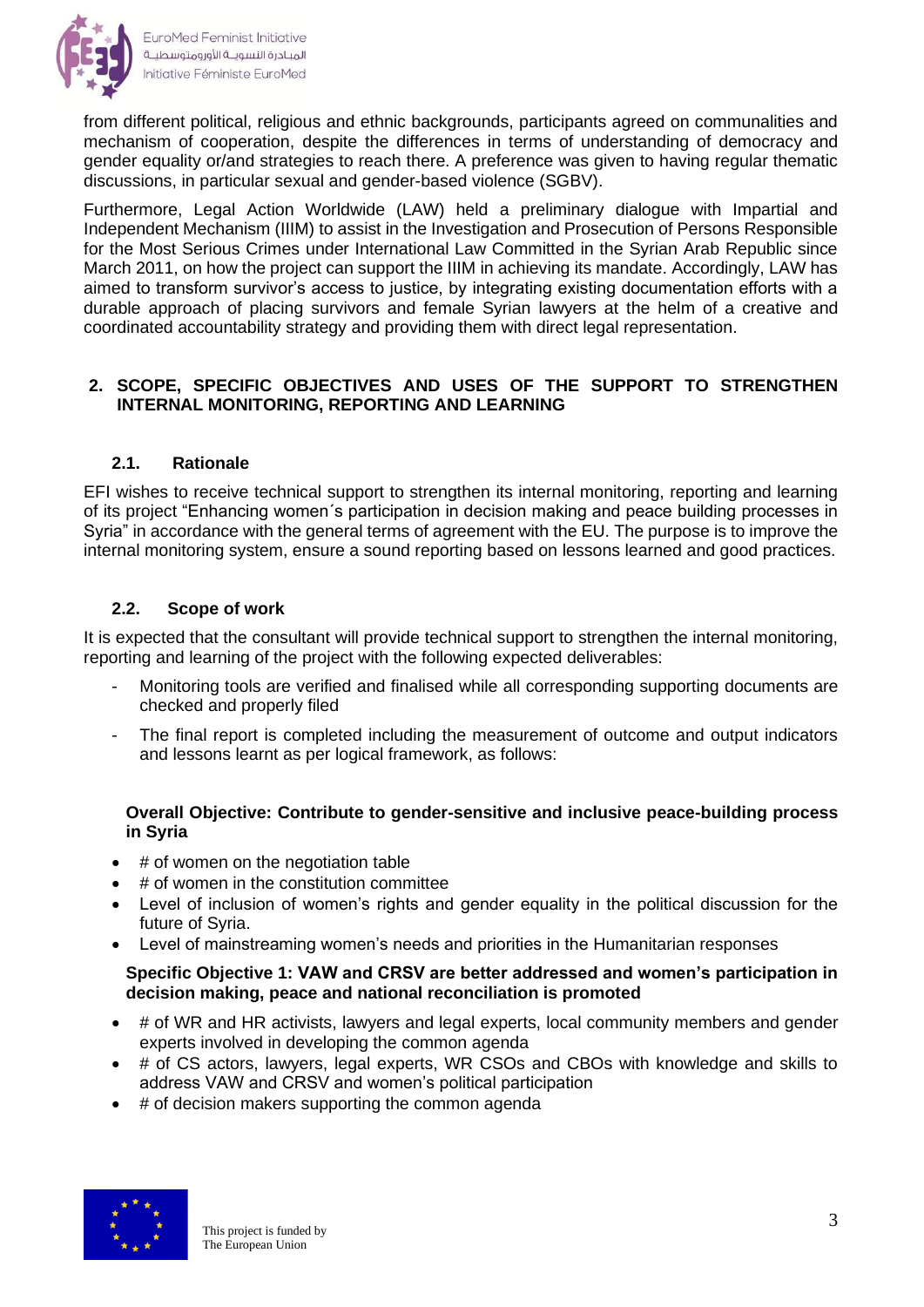

EuroMed Feminist Initiative المبادرة النسويــة الأورومتوسطيــة Initiative Féministe EuroMed

### **Specific Objective 2: Survivor-led accountability for gendered crimes committed in Syria is enabled**

- % of trained survivors interviewed who can describe the IIIM
- % of lawyers trained who pass a test on documenting CRSV
- # of instances where survivor associations directly deliver their justice messaging to the IIIM

### **Output 1.1: WR CSOs and CBOs have knowledge and skills on VAW and CRSV crimes and a common agenda is developed on VAW as a major barrier to women's participation at all levels of decision making**

- # of CSOs and lawyers trained on VAW and CRSV
- # of participants in the consultations to produce the common agenda
- # of local community members trained on VAW and CRSV, women's political participation and UNSCR 1325
- The status of the common agenda
- # of distributed copies of the common agenda to stakeholders and rights holders

#### **Output 1.2: wider women's movement is unified behind VAW common agenda and UNSCR 1325, address VAW and advocate for women's participation**

- The status of the informal gender advocacy group
- # of CSOs involved in the common agenda
- # of international stakeholders participating in the roundtables
- # of lobby trips and advocacy meetings with decision makers to support the implementation of the common agenda

#### **Output 2.1: Victims and Survivors are empowered to pursue gendered justice and participate effectively in accountability processes**

- # of survivors who attend a justice capacity-building programme
- # of lawyers who complete an intensive training course on documentation and CRSV
- Dossier of evidence of gendered crimes compiled

The technical support to strengthen the internal monitoring, reporting and learning of the project shall cover all aspects of the project's implementation and shall be **conducted between January 25 th and March 31st, 2022**.

### **2.3. Management**

The technical support to strengthen the internal monitoring, reporting and learning of the project will rely on the collaboration of staff from the organisation and partner organisations, which are familiar with the project and its context. EuroMed Feminist Initiative's Programs Manager in Paris, along with the project staff in Beirut will be responsible to support the consultant for that purpose.

### **The technical support can be provided entirely remotely.**

### **3. PROFILE AND REQUIREMENTS**

Competencies expected from the consultant are:

- Master's or doctoral degree, preferably in Social Sciences.
- At least 5 years' experience in developing and supporting monitoring, evaluation and learning systems in gender and human-rights based interventions. A good knowledge in transitional justice is desired.